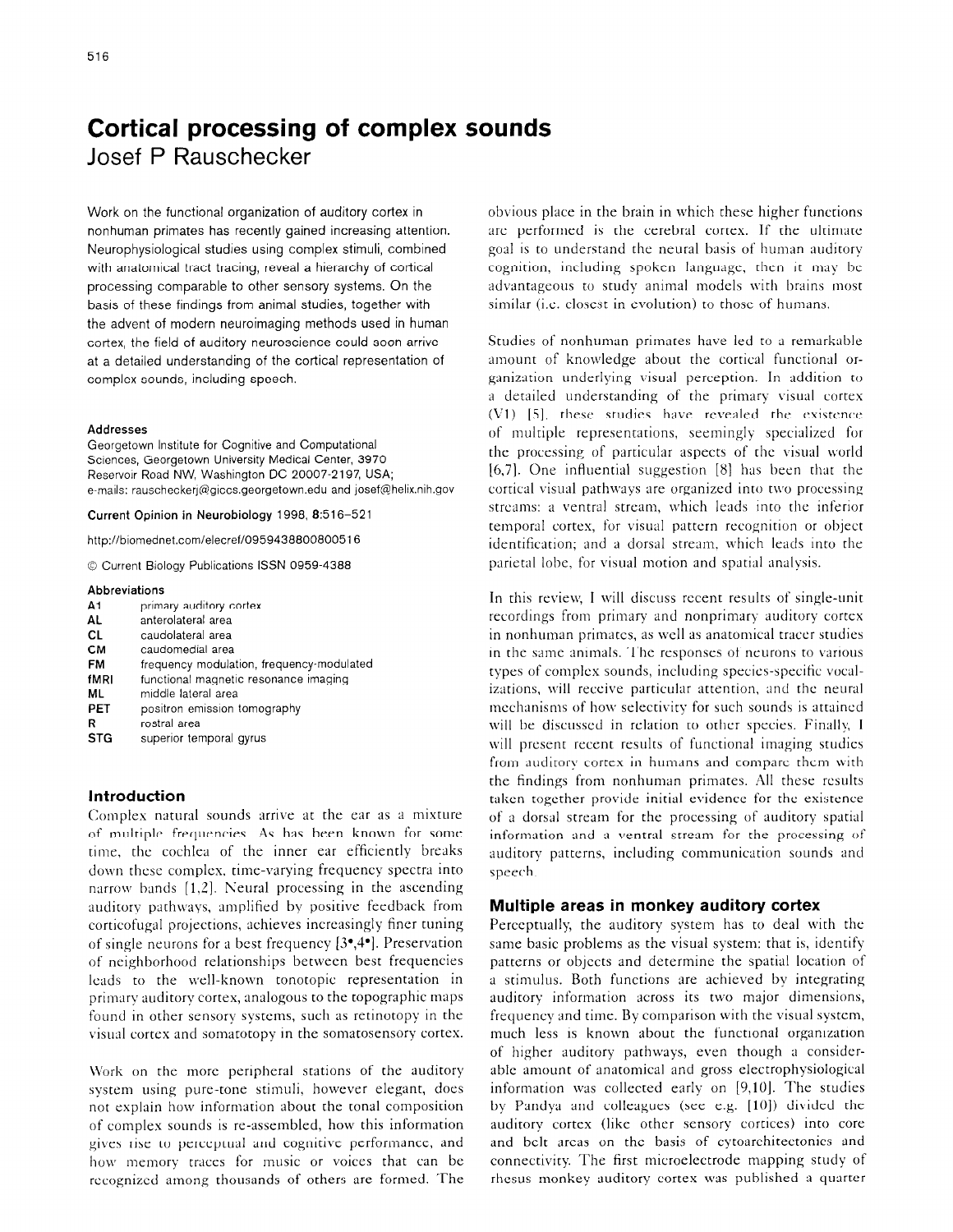of a century ago by Merzenich and Brugge [11]. They described several tonotopic areas on the supratemporal plane. Some of these areas were later characterized with modern histochemical techniques  $[12-14]$ . The existence of 2-R core areas and several belt and parabelt areas has now also been confirmed on the basis of cortico-cortical connectivity [15<sup>\*\*</sup>].

My colleagues and I  $[16\bullet]$  have recently investigated the connections from the thalamus to the tonotopic areas on the supratemporal plane using a combination of lesion and anatomical tracing techniques. We found that the main relay nucleus in the auditory thalamus, the ventral part of the medial gcniculate, projects independently to both the primary auditory cortex  $(A1)$  and the rostral area  $(R)$ , whereas other areas, such as the caudomedial area  $(CM)$ , receive input only from the dorsal and medial parts of the medial geniculate nucleus. Correspondingly, lesions of A1 abolished responses in CM, but not R. Thus, the cortical pathways in monkey auditory cortex are organized both in series and in parallel.

# **Responses of superior temporal neurons to complex sounds**

Thorough microelectrode mapping of nonprimary auditory cortex in macaque monkeys had not been performed until recently, because auditory neurons in these areas arc hard to drive using conventional pure-tone stimuli. A few years ago, my colleagues and I [17] found that we were able to elicit reliable responses from most neurons in the lateral belt region by simply broadening the band\vidth of frequency-centered sound bursts. Somewhat surprisingly though, the majority of the neurons did not simply increase their response monotonically with increasing bandwidth, but preferred specific bandwidths (of such band-pass stimuli) over others. This finding of bandwidth selectivity is reminiscent of size selectivity in visual area V4 of the monkey [18]. Importantly, the neurons' bandwidth preferences are independent of sound intensity, which makes these cells highly suitable for auditory pattern recognition. In addition, bandwidth tuning seems to vary systematically along an asis that is orthogonal to the cochleotopic organization of best-center frequencies. Related findings have been reported for other species  $[19,20^{\circ}]$ . The concomitant reversal of best-center frcqucncics permits a distinction of the lateral belt into at least three areas - anterolateral (AL), middle lateral  $(ML)$ , and caudolateral  $(CL)$ —that are situated on the open surface of the superior temporal gyrus in parallel to areas  $R$ , A1, and CM, respectively (see Figure 1).

Another prominent feature of lateral belt neurons is their tuning for direction and rate of frequency modulation (FM) [21], as has been found in nonprimary areas of the cat's auditory cortex  $[22,23]$ . Although FM selectivity is commonly found throughout the auditory pathways. it seems to bc more pronounced in the lateral belt. The appropriate analogy to the visual system is tuning for





Schematic illustration of the relative sites of auditory cortical areas on the STG of the macaque monkey, as characterized by both single-unit mapping [16\*\*,17] and anatomical (histochemical and tracing) techniques [15"]. Core areas are shown in dark shading, belt areas in light shading. Parabelt areas, which have yet to be characterized in detail by physiological mapping, are shown in white. Additional areas can be found rostrally and medially [15\*\*].

movement direction and speed, which is also common in visual cortical areas. Tuning for FM rate varies between different cortical arcas, both in cats and monkeys, and may provide hints as to the functional specificity of these areas in the processing of certain types of complex sounds.

### **Processing of communication sounds in monkey auditory cortex**

Both types of sounds with intermediate complexity discussed in the previous section (i.e. band-pass noise bursts and FM sweeps) are ubiquitous components of communication sounds in many different species. Previous work on squirrel monkey auditory cortex [24] made it seem interesting to test responses of neurons in the lateral belt of the macaque to complete species-specific vocalizations, which \vere made available in digitized form from a library of calls collected by Hauser [25]. Perhaps not unexpectedly considering their preference for broad-band sounds, many of the neurons responded vigorously to the monkey calls or their components. What was surprising, however, was that the lateral belt neurons displayed a fair amount of selectivity for different types of calls, which could not always be explained by mere frequency tuning. In many cases, frequencies outside the pure-tone tuning range of a neuron-which, by definition, do not evoke a response by themselves-led to a clear facilitation of the response when combined with frequencies inside the tuning range [17]. In other cases, two complex sounds evoked a response only when combined in the right temporal order [21]. In the auditory system of bats and songbirds, this property, both in the spectral and temporal domain. has been appropriately termed 'combination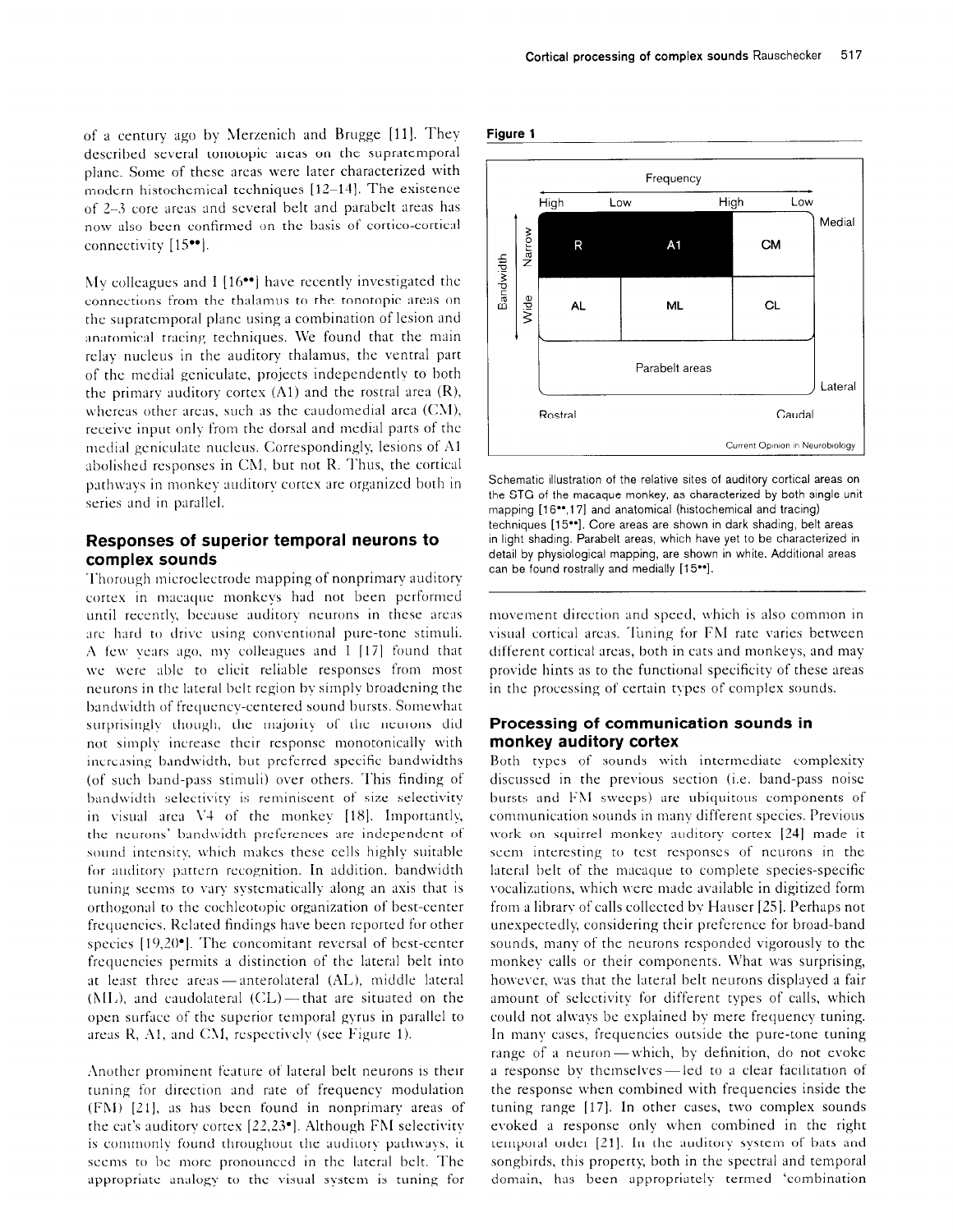sensitivity' [26,27]. Nonlinear summation seems to be the main mechanism creating such selectivity in monkey auditory cortex, although suppression effects are also observed. Spectral summation involves convergence of inputs from more narrowly tuned neurons [28,29<sup>.04</sup>]. Temporal summation occurs over a long time scale of several hundred milliseconds [29<sup>••</sup>], yielding neurons selective to complex sequences of sounds characterizing the animal's own vocalizations [30\*,31']. Nonlinear summation mechanisms have also been described in the visual system as a basis for selectivity to complex objects [32] and may thus be an important general principle for generating feature specificity in higher-order neurons.

# **A hierarchy of auditory cortical processing**

Responses to species-specific (including human) vocalizations can also be found in Al [33,34]. At least in the macaque, however, call selectivity is significantly less pronounced in Al than in the lateral belt (J Fritz, B Tian, JP Rauschecker, unpublished data). Whether even the lateral belt areas are the final stage of communication call processing appears doubtful, but they seem to constitute an important way station in this complicated process. From neuroanatomical studies  $[13,15\bullet]$  it looks as though the thrust of feedforward projections is towards anterior and lateral portions of the superior temporal gyrus (STG). If increasing proportions of call-selective neurons were found in these areas (i.e. from Al to lateral belt to more anterior superior temporal areas), this would be compatible not only with a hierarchical organization of auditory cortical processing, but it would also be comparable to the visual system, in which face-selective neurons are found most commonly in anterior portions of the inferior temporal cortex [32,35]. Such neurophysiological findings from nonhuman primates are also in agreement with data from human studies, old and new, suggesting the processing of phonemes in the superior temporal region [36,37].

# **Neural representation of speech and music in human auditory cortex**

Modern techniques of neuroimaging, in particular functional magnetic resonance imaging (fMRI), permit us to test the existence of hierarchical systems for the processing of complex sounds directly in the human auditory cortex. A first achievement was the demonstration of the tonotopic organization in what is presumably the equivalent of Al using tonal stimuli [38<sup>\*</sup>]. More complex sounds, similar to those used in nonhuman primates, were used to identify several areas on the STG, conspicuous by the reversal in their frequency organization (CM Wessinger, B Tian, JW VanMeter, RC Platenberg, J Pekar, JP Rauschecker, Sot *Newosci Abstr* 1997, 23:2073). Comparison of the effects of tones versus band-pass noise revealed that sounds with greater bandwidth cause a more wide-spread activation into lateral regions of the STG. On these bases, it is possible to establish direct correspondences between these areas and those in nonhuman primates (e.g. A1, R, ML, etc.) [29\*\*]. Finally, it has been shown that phonemes lead

to even stronger activation in humans than the sounds of intermediate complexity, especially in more lateral regions of the STG, as has also been shown using other techniques [39]. This activation is intensified by selective attention [40'].

Like speech, music is a primarily human capacity. It has often been argued that music is merely a different form of the same ability to organize complex sounds into temporally ordered sequences [41]. Brain imaging and neuropsychological studies have shown that specific aspects of music, such as pitch and timbre, are represented predominantly in the right superior temporal cortex, along with prosody of speech [42,43]. By contrast, rhythm and speech sounds incorporating short-duration spectral changes (such as formant transitions) seem to rely more on left hemisphere mechanisms [44]. The critical period for the development of musical ability appears to be similar to that for the development of speech, ending at around seven years of age [45\*].

# **A dorsal stream for auditory space processing**

Sound localization is the second task for which the auditory system needs to process spectrally complex information. Compelling perceptions of spatially localized sounds can be created via headphones by programming spectrally specific cues into sounds [46]. Played back during PET imaging, such sounds lead to activation of areas in the parietal cortex previously thought to be involved only in visual spatial processing (RA Weeks, M Hallett, JP Rauschecker et a/., Neurology 1997, 48:S30.003). The same or nearby areas play a role in the perception of sounds moving in space [47]. Although spatially tuned neurons have been found in cats already at the level of Al [48], one has to conclude from the human studies that the actual integration of auditory spatial information does not occur until higher levels of processing.

The hypothesis needs to be considered, therefore, that parietal cortex contains several space representations, each specialized for the processing of spatial information from different sensory modalities, including audition. In a next step, these unimodal spatial representations may then be integrated into a supramodal representation of space acting as a sensorimotor interface. A similar proposal has been made previously for cat anterior ectosylvian cortex [49].

# **Auditory projections to prefrontal cortex**

Separate projections from the ventral and dorsal streams of the visual system lead into frontal cortex, where they are initially still kept separate [SO,Sl], but they may eventually converge onto the same target regions [52]. The question arises as to how information from other sensory modalities, such as audition, gets integrated with the known visual pathways to the frontal cortex. Recent studies by Romanski and colleagues (LM Romanski et a/., Sot Yeurosci *Abstr* 1997, 23:2073) show that tracer injections into physiologically identified locations within the belt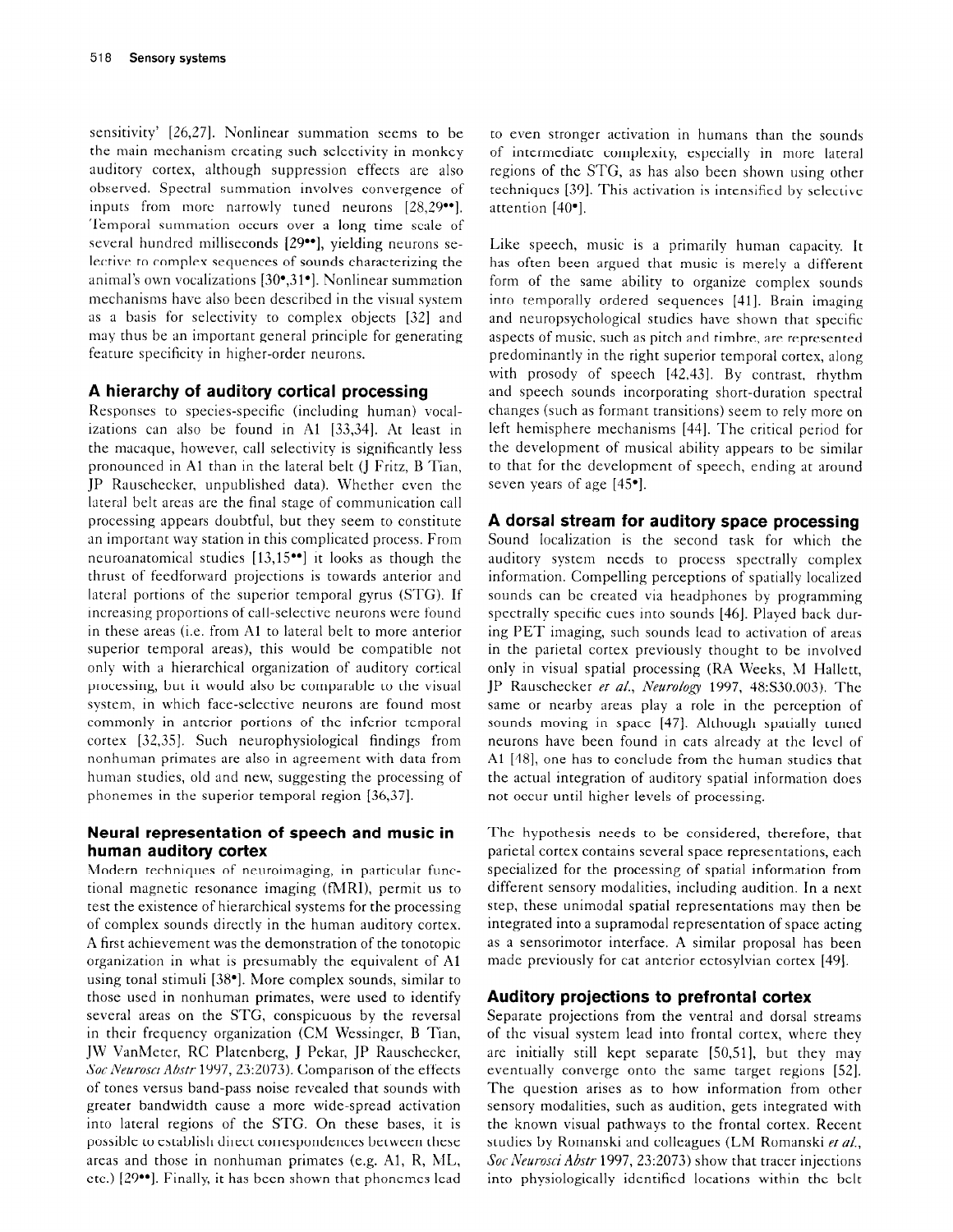areas of the auditory cortex lead to rather distinct patches of labeling in prefrontal cortex. It is conceivable that visual-auditory associations, such as those made during lip-reading  $[53<sup>*</sup>]$ , are initially formed in some of these regions, from where top-down influences are exerted via feedback connections into primary sensory areas.

### **Conclusions**

From the existing anatomical and electrophysiological data on the rhesus monkey, supplemented by data from cat electrophysiology and from human brain imaging, it appears that auditory information may be processed in two largely separate cortical streams, comparable to those in the visual system (see Figure 2). Both pathways originate in the core areas of the auditory cortex on the supratemporal plane (areas  $\Lambda$ 1 and R). One pathway, which seems to specialize in the processing of auditory patterns (including sounds used for vocal communication), projects into various areas in the lateral belt (and parabelt) of the

#### **Figure 2**

superior temporal cortex. The second pathway, specialized for the processing of auditory spatial information, leads into parietal areas. Both pathways eventually converge onto areas of the prefrontal cortex.

In each of these pathways, frequency-specific information is combined in a highly detailed fashion that characterizes auditory patterns and spatially specific sounds by virtue of their spectro-temporal signatures. In this way, the auditory system is no different from the visual system. The cxistencc of multiple representations, organized in a hierarchical way, suggests a similar mode of operation as in other sensory systems, with specialized areas representing specific aspects of the auditory world.

The capacity of humans to use minute differences in frequency, Fhl rate, bandwidth, and timing as a basis for speech perception suggests that, during evolution, these dimensions might have become more enhanced



Schematic of the flow of information within the cortical audltory system of the macaque monkey. A dorsal and a ventral stream are shown for the processing of auditory spatial and auditory pattern information, respectively. The caudal areas on the STG give rise to the dorsal stream feeding into parletal areas. The anterior portions of the lateral belt give rise to a feedforward loop into the rostra1 STG. Both streams eventually project to the frontal cortex, which integrates both auditory spatial and object information with visual and other modalities. PB, parabelt areas; PFC, prefrontal cortex (consisting of areas named inside box); PP, posterior parietal cortex (consisting of inferior and superior lobule); STS, superior temporal sulcus; T2/T3, second and third temporal fields [13].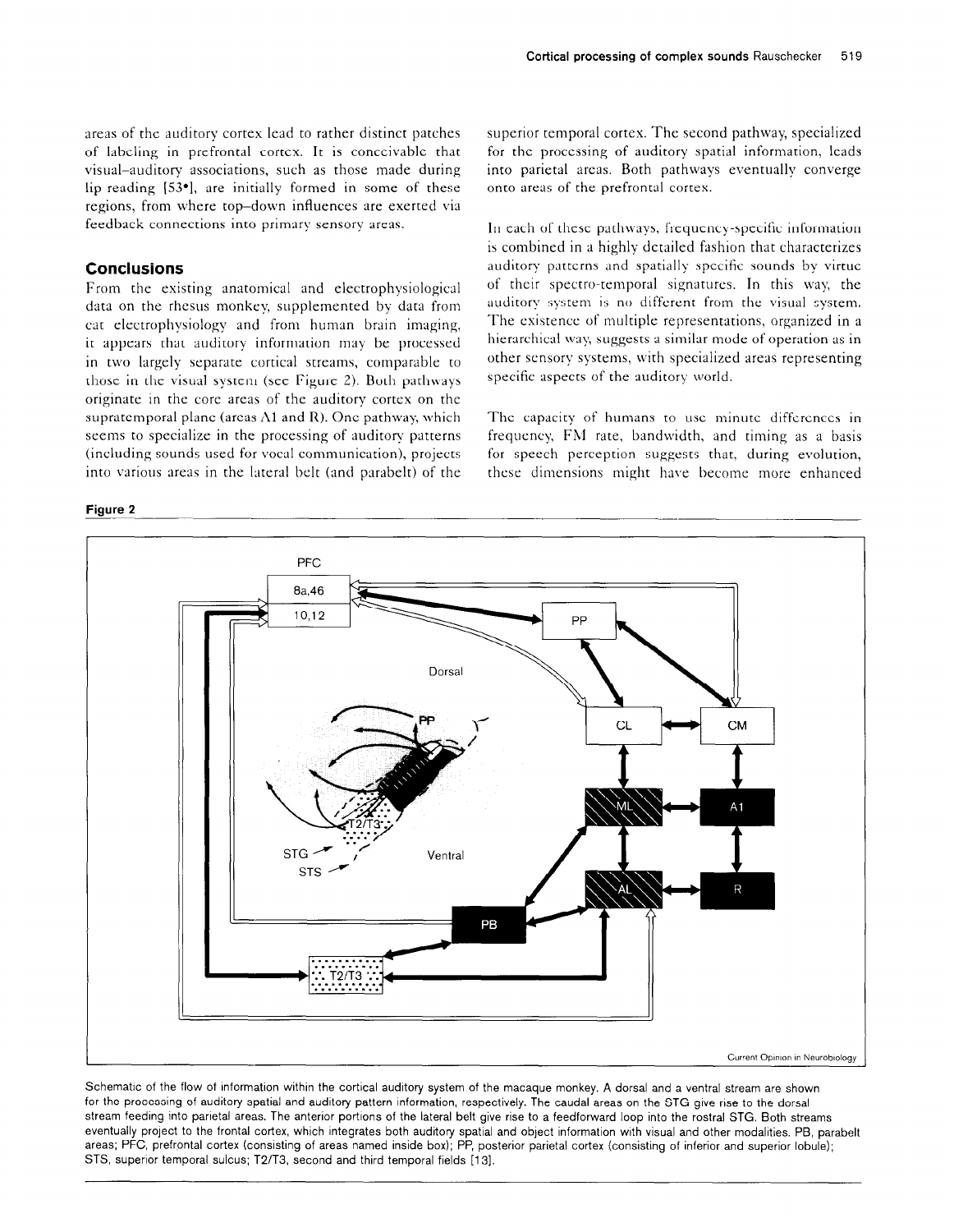relative to other primate species. Therefore, our unique ability for speech communication may have first resulted from an expansion of a generic auditory communication system. The really new trick about human language, however, seems to be founded in the fact that it ties a high-resolution system for phonological decoding with more efficient memory mechanisms and an ability for abstraction, both residing in a highly developed and expanded frontal cortex.

### **Acknowledgements**

This research was supported by grants from the National Institutes<br>of Health (NIDCD R01-03489) to JP Rauschecker and the National Biomedical Research Foundation (DAMD17-93-V-3018) to the Georgetown Institute for Cognitive and Computational Sciences. I thank Jon Kaas, Jag Kanwal, and Biao Tian for valuable comments, and Jenny Van Lare for help with editing the manuscript.

# **References and recommended reading**

Papers of particular interest, published within the annual period of review, have been highlighted as:

- of special interest
- of outstanding interest
- 1. von Helmholtz H: On the Sensation of Tones. New York: Dover Publications; 1885. [Reprinted 1954.1
- 2. von Békésy G: *Experiments in Hearing*. New York: McGraw-Hill; 1960.
- 3. Suga N, Zhang Y, Yan J: Sharpening of frequency tuning by . inhibition in the thalamic auditory nucleus of the mustached bat. *J Neurophysiol* 1997, 77:2098-2114.

By comparing the sharpness of the frequency-tuning curves of peripheral, thalamic, and primary cortical neurons, the authors found inhibitory mechanisms that are responsible for the progressive sharpening of frequency tuning in the central auditory system.

4. Zhang Y, Suga N, Yan J: Corticofugal modulation of frequency

**• processing in bat auditory system.** *Nature* 1997, **387**:900-903.<br>The authors report that when cortical neurons tuned to a specific frequenc are inactivated, the auditory responses of subcortical neurons tuned to the same frequency are reduced, whereas the responses of neurons tuned to different frequencies are increased.

- 5 Hubel DH, Wlesel TN: Functional architecture of macaque monkey visual cortex. Proc R Soc Lond [Biol] 1977, 198:1-59.
- 6. Zeki S: Parallelism and functional specialization in human visual cortex. Cold Spring *Harb Symp Quanf B/o/* 1990, 55:651- 661.
- $\overline{7}$ Fellernan DJ, Van Essen DC: Distributed hierarchical processing in the primate cerebral cortex. *Cereb Cortex* 1991, 1:1-47.
- 8. Ungerlelder LG, Mlshkin M: Two cortical visual systems. In *Analysis of Visual Behaviour*. Edited by Ingle DJ, Goodale MA, Mansfield RJW. Cambridge, Massachusetts: MIT Press; 1982:549-586.
- 9. Woolsey CN, Waizl EM: Topical projection of nerve fibers from local regions of the cochlea to the cerebral cortex of the cat. Bu// *Johns Hopkms Hasp* 1942, 71:315-344.
- 10. Pandya DN, Sanldes F: Architectonic parcellation of the temporal operculum in rhesus monkey and its projection pattern. Z Anat *Entw-Gesch* 1972, 139:127-l 61.
- 11. Merzenlch MM, Brugge JF: Representation of the cochlear partition on the superior temporal plane of the macaque monkey. *Brain Res 1973, 50:275-296.*
- 12. Morel A, Garraghty PE, Kaas JH: Tonotopic organization, architectonic fields, and connections of auditory cortex in macaque monkeys. *J Comp Neural* 1993, 335:437-459.
- 13. Jones EG, Dell'Anna ME, Molinari M, Rausell E, Hashikawa T: Subdivisions of macaque monkey auditory cortex revealed by calcium-binding protein immunoreactivity. *J Comp Neural* 1995, 362:153-l 70.
- 14. Kosaki H, Hashikawa T, He J, Jones EG: Tonotopic organization of auditory cortical fields delineated by parvalbumin

immunoreactivity in macaque monkeys. *J Comp Neural* 1997, 386:304-316.

- 15. Hackett TA, Stepniewska I, Kaas JH: Subdivisions of auditory
- . . cortex and ipsilateral cortical connections of the parabelt auditory cortex in macaque monkeys. *J Comp Neural 1998, 394:475-495.*

By placing anatomical tracers into the superior temporal gyrus, the authors determlned patterns of ipsllateral connectlons. They related these results to architectonic subdivislons of auditory cortex, thereby defining a dozen or more auditory fields.

16. Rauschecker JP, Tian B, Pons T, Mishkin M: Serial and parallel<br>•• processing in rhesus monkey auditory cortex. J Comp Neuro processing in rhesus monkey auditory cortex. *J Comp Neurol* 1997, 382:89-l 03.

Injections of retrograde tracers into physiologically identlfled loci of cortical areas A1 and R led to labeling of the principal relay nucleus of auditory thalamus, whereas injections into area CM did not. Consequently, lesions of Al abolished pure-tone responses in CM, but not in R. The combined results suggest a parallel organization of inputs from the thalamus to the cortex.

- 17. Rauschecker JP, Tian B, Hauser M: Processing of complex sounds in the macaque nonprimary auditory cortex. Science 1995,268:111-114.
- 18. Desimone R, Schein SJ: Visual properties of neurons in area V4 of the macaque: sensitivity to stimulus form. *J Neurophysfoi 1987, 57:835-868.*
- 19. Ohl FW, Scheich H: Orderly cortical representation of vowels based on formant interaction. Proc Natl Acad Sci USA 1997, 94:9440-9444.
- 20. Ehret G, Schreiner CE: Frequency resolution and spectral . integration (critical band analysis) in single units of the cat primary auditory cortex. J *Comp Physiol IA]* 1997, 181:635-650.

This study confirms the differences between dorsal and ventral Al in terms of frequency tuning and critical bandwidth. It seems, however, that spectral integration, which is necessary for the perception of tones in noise, is not yet present at the level of Al.

- 21. Rauschecker JP: Processing of complex sounds in the auditory cortex of cat, monkey and man. *Acta* Ololaryngol *(Stockh)* 1997, 532(suppl):34-38.
- 22. Tian B, Rauschecker JP: Processing of frequency-modulated sounds in the cat's anterior auditory field. *J Neurophysiol* 1994, 71 :1959-l 975.
- 23. Tian B, Rauschecker JP: Processing of frequency-modulated . sounds in the cat's posterior auditory field. *J Neurophyslol 1998, 79:2629-2642.*

Neuronal responses to FM sounds were studied in the cat's posterior auditory field (PAF). The majority of PAF neurons preferred moderate FM rates (<200 Hz/ms) and/or showed FM-band-pass behavior, that is, they responded best to a narrow range of FM rates. The authors argue that PAF neurons could be involved in the processing of communication sounds.

- 24. Winter P, Funkenstein HH: The effects of species-specific vocalization on the discharge of auditory cortical cells in the awake squirrel monkey (Saimiri sciureus). Exp Brain Res 1973, 18:489-504.
- 25. Hauser MD: *The Evolution of Communication. Cambridge*, Massachusetts: MIT Press; 1996.
- 26. Suga N, O'Neill WE, Manabe T: Cortical neurons sensitive to combinations of information-bearing elements of biosonar signals in the mustache bat. Science 1978, 200:778-781.
- 27. Margoliash D, Fortune ES: Temporal and harmonic combinationsensitive neurons in the zebra finch's HVc. *J Neurosci* 1992, 12:4309-4326.
- 28. Ojma H, He JF: Cortical convergence originating from domains representing different frequencies in the cat Al. *Acta*  Otolaryngol *(Stockh)* 1997, 532(suppl):126-128.
- 29. Rauschecker JP: Parallel processing in the auditory cortex of primates. *Audiology Neuro-Otoiogy* 1998, 3:86-i 03.

This paper analyses possible mechanisms for the creation of feature specificity in hierarchical systems of the auditory cortex in human and nonhuman primates. Neurophysiological, anatomical and fMRI data are presented that<br>suggest the presence of separate processing streams for auditing space and pattern information.

#### 30. Doupe AJ: Song- and order-selective neurons in the songbird anterior forebrain and their emergence during vocal development *J Neurosci* 1997, 17:l 147-l 167.

The author reports that neurons in the anterior forebrain of the songbird are strongly selective for both spectral and temporal properties of song; they respond less well to the bird's own song if it is played in reverse.